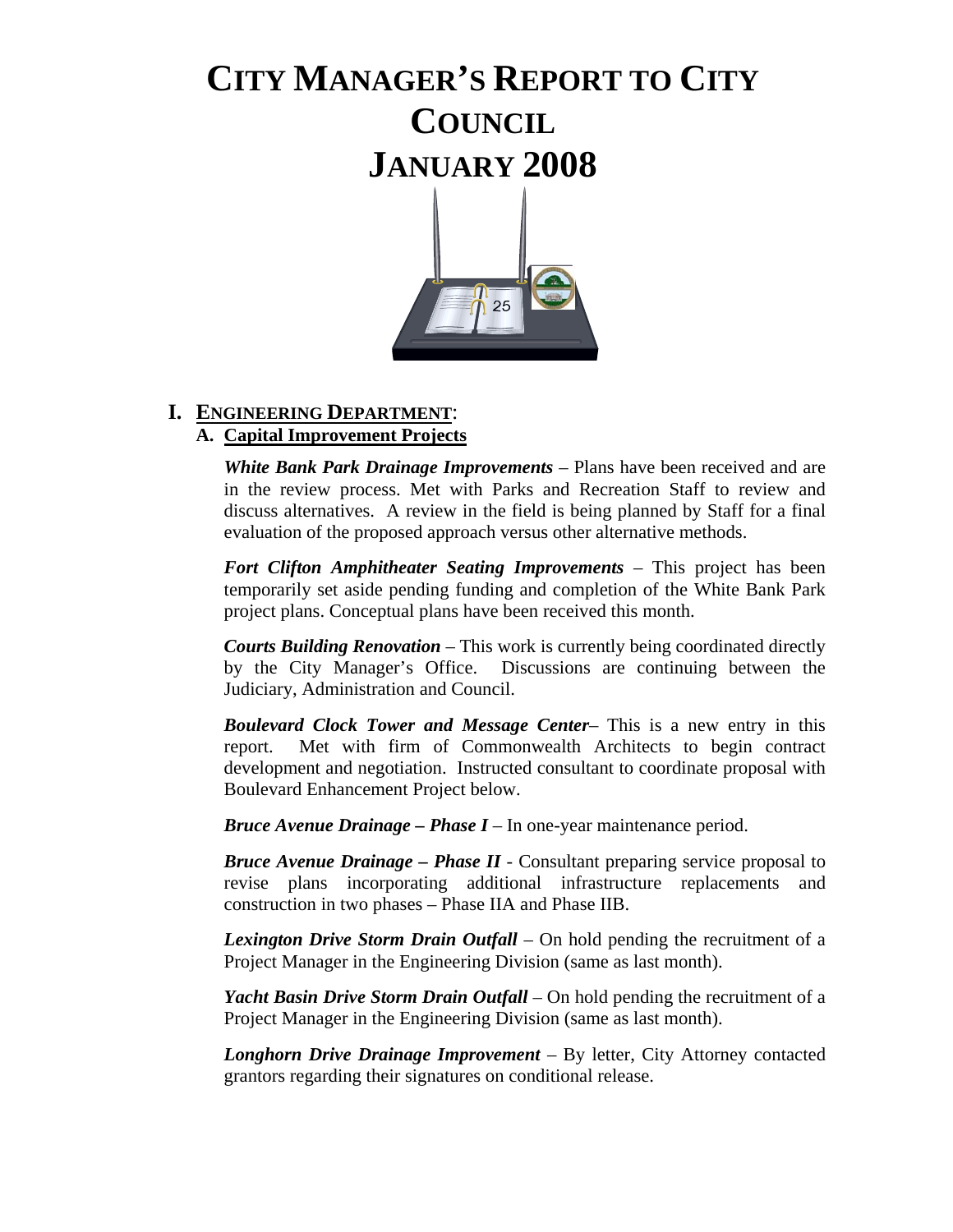# **I. ENGINEERING DEPARTMENT** (CONTINUED):

### **A. Capital Improvement Projects** (Continued):

*Temple Avenue/I-95 Northbound Ramp* – VDOT and contractor continue work on adding a merging on-ramp from Temple Avenue to NB I-95. Currently working on a bridge over Old Town Creek and a retaining wall for the ramp (same as last month).

*Boulevard Widening Project (North, Fifth Lane) – Completed bid documents* and transmitted to VDOT for review and approval. Also transmitted certification of right of way and utility clearance. In response, received notice that several outstanding issues remain regarding environmental certifications.

*Landfill Entrance Road Realignment* – Staff will contact Wal-Mart to renew negotiations (same as last month).

*Right Turn Lane on Southpark Boulevard (front of Wal-Mart)* – On hold pending the recruitment of a Project Manager in the Engineering Division (same as last month).

*Boulevard/Government Center Enhancement – Federal Aid, SAFETEA-LU Enhancement Program –* Began contract development and negotiations with firm of Timmons Group for engineering and design services.

*Boulevard Widening Project (Westover to Windsor, Fifth Lane) – Federal Aid, CMAQ Program* – Requested VDOT to combine this project with adjoining project below.

*Boulevard Widening Project (Windsor to 500 feet south of Bruce Ave.)*. *– State Aid, Revenue Sharing Program* - See adjoining project above.

*Boulevard Signal Coordination Project (Sherwood Drive to Temple Ave.) – Federal Aid, CMAQ Program* – Executed project agreement with VDOT. Met with VDOT.

*Dupuy Intersection Improvement* – Provided additional information to City's economic development consultant regarding coordination with Church property development.

### **B. Economic Development Projects** (under construction)

*Shamin Hotels (Hampton Inn and Holiday Inn Millennium)* - Building and site grading work continuing. Parking lots being paved. Maintaining the erosion and sediment control items.

*Olive Garden* - Site work is nearing completion. A final inspection will be scheduled in the near future. Scheduled open date to the public is March  $17<sup>th</sup>$ .

*Landmark Realty New Office Building* - Site work is continuing. Erosion and sediment control items are being maintained.

*Tussing Elementary School Addition* - Site work is continuing. Storm sewer, water and sewer line work has begun. A request has been received to relocate a fire hydrant. Erosion and sediment control items are being maintained.

*Dunlop House Assisted Living, Phase II* - Curb and gutter, storm sewer, and utility installation have begun.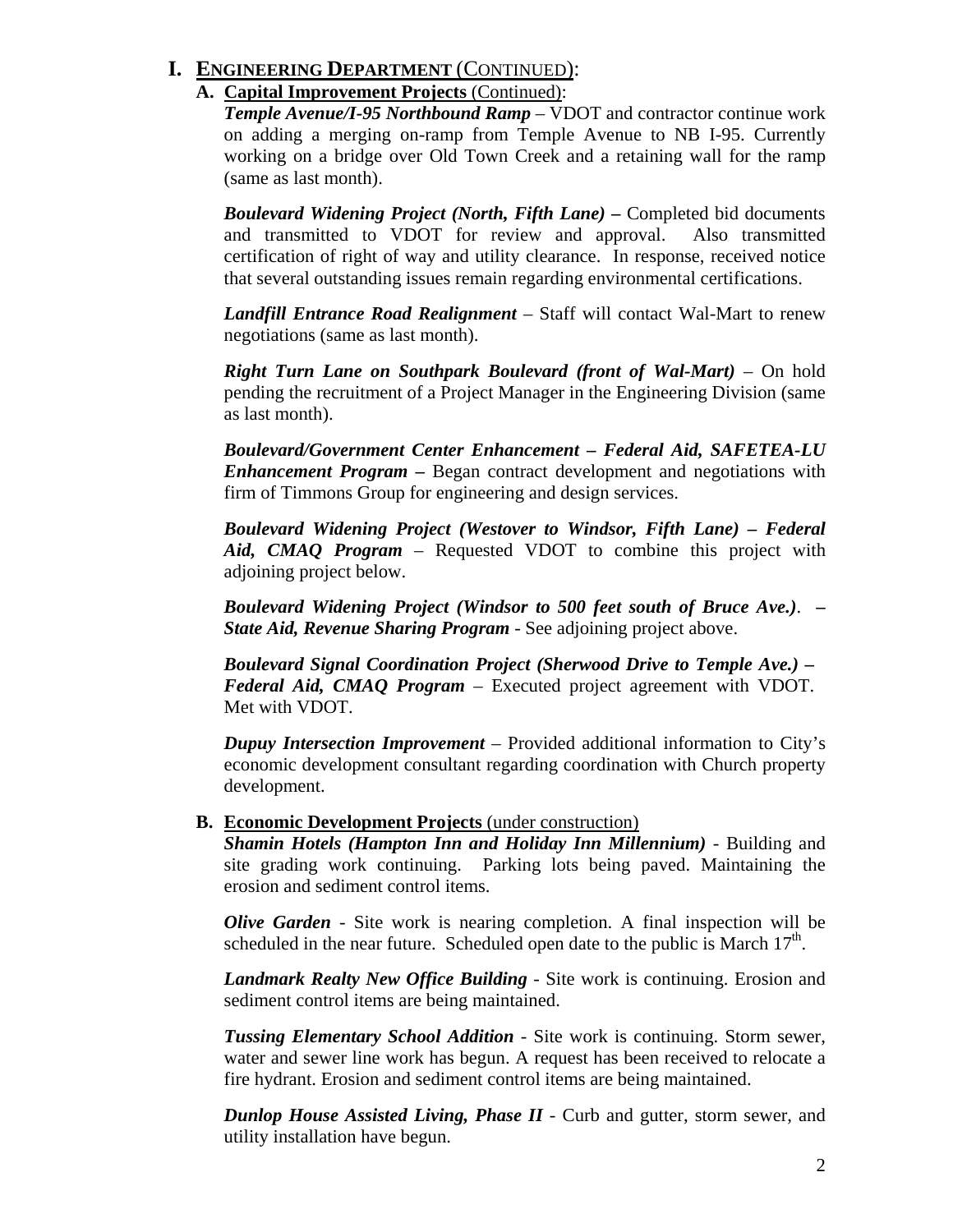# **I. ENGINEERING DEPARTMENT** (CONTINUED):

### **B. Economic Development Projects** (under construction)(Continued)

*Southpark Mall Food Court -* Water and sewer service installation has begun. The food court tenants are Sabarro, Subway, Stirfry 88 and Knockout Burger. One stall is still available. Staff has been coordinating retail prospects with mall management.

### **C. Economic Development Projects** (under review)

*School Maintenance Building* - This building will be constructed behind Lakeview Elementary School. The plans have been reviewed and we are now awaiting the consultant's response comments. The consultant is currently preparing a Floodway Study with the intention of remapping the floodway in the site area.

*Target Expansion* - Approval for a parking space variance has been received from the Planning Commission. A plan of development has been reviewed and we are awaiting the final submittal (same as last month).

*Walgreen'***s** - An Updated plan of development has been received and will be reviewed by this office in the near future. The property closing will occur before the end of February.

*Boulevard Shoppes Subdivision* - This subdivision is being prepared for the Walgreen's development. Received preliminary subdivision plat and have prepared conceptual comments to be forwarded to the Planning Commission for Conditional Approval of the plat in February.

*Gill's Point Section 9* - Updated plans have been received and will be reviewed by this office in the near future.

*Wachovia Bank, N.A. Branch Expansion* - Updated plans have been received and will be reviewed by this office in the near future. The plan is on the Planning Commission agenda for February.

*Sam's Club Expansion* - The plan of development has been reviewed and we are now awaiting an updated set of plans.

*Ariya Family Chiropractic Center* - Plans are now complete and will be approved upon receipt of Planning Commission Approval (February agenda) and bonding, etc.

*Mount Pleasant Baptist Church Parking Lot Expansion -* Plans have been received and reviewed. Awaiting updated plans.

*A*. *B. Cook Farm Erosion and Grading Plan (Phase II)* - The site was originally cleared and grubbed. This plan now calls for earthwork that will smooth the contours of the site. Plan will be reviewed by this office in the near future.

*Denny's* - Site is located beside the Olive Garden. Plan has been received and will be reviewed by this office in the near future.

# *Right-of-way Permits:*

• Issued three permits and closed out 12 permits for the month of January.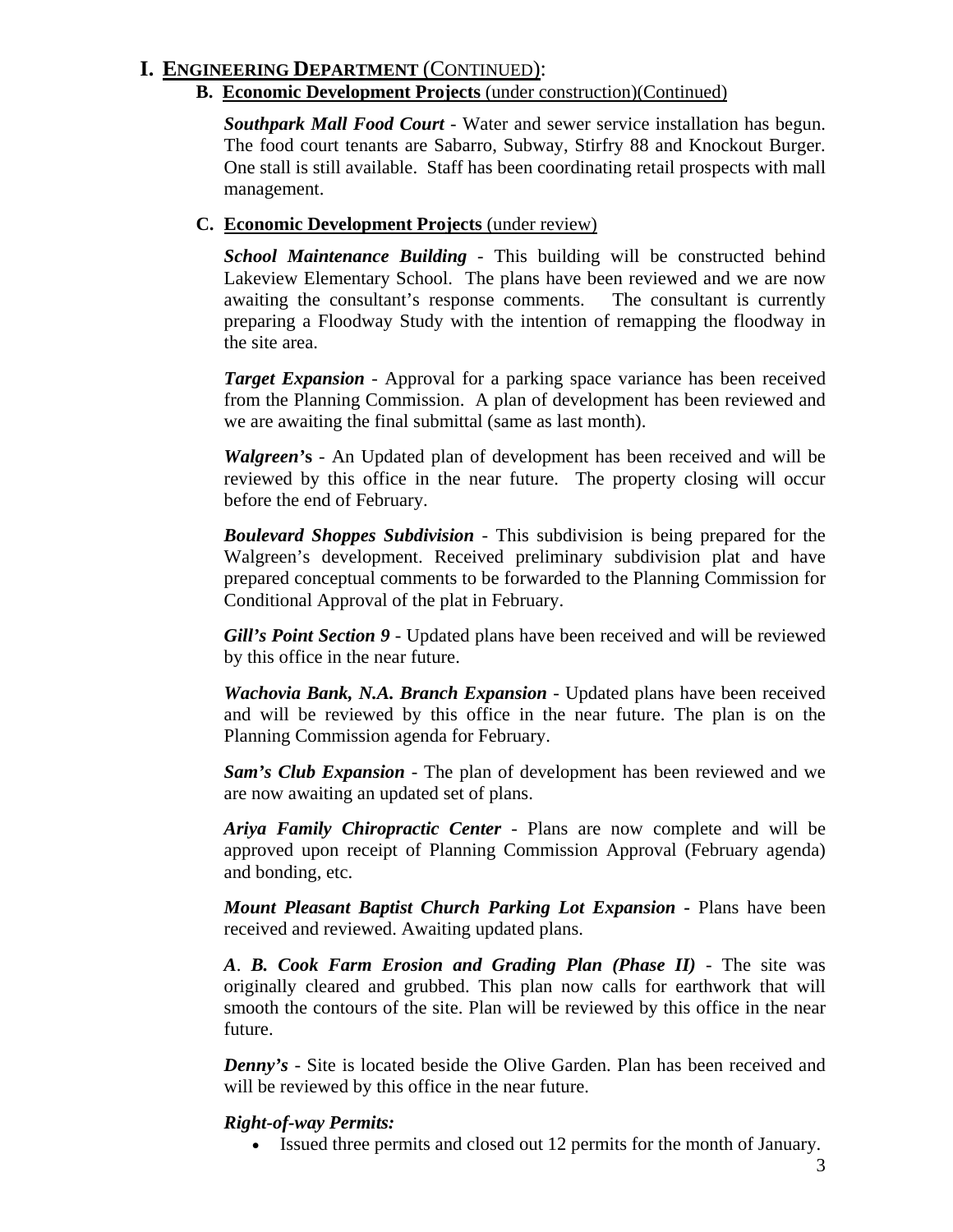# **II. PLANNING & COMMUNITY DEVELOPMENT:**

- 1. Four (4) fence permits issued.
- 2. Three (3) sign permits issued:
	- $\approx$  Tidewater Physical Therapy 300 B Temple Lake Drive
	- $\approx$  Snapfitness 3107 Boulevard
	- $\star$  Connelly 600 Boulevard

#### 3. Boulevard Revitalization –

 $\approx$  Phase V – 21 applications received, review committee met on 2/5/08.

4. Neighborhood Revitalization:

# **a. 2006-7 CDBG Home Repair Grant:**

 $\star$  All jobs finished

### **b. 2007-8 CDBG Home Repair Grant:**

- $\mathcal{A}$  1 plumbing & related accessibility job is complete
- $\approx$  1 additional plumbing job is complete
- $\mathcal{A}$  1 termite treatment has been completed
- $\star$  6 roofing jobs have been completed
- $\sqrt[4]{2}$  7 electric jobs have been completed

### **c. Rental Inspection Program:**

| Item                               | <b>Month</b>   | <b>YTD</b>     |
|------------------------------------|----------------|----------------|
|                                    |                |                |
| TOTAL UNITS REGESTERED             |                |                |
|                                    |                |                |
| # of Dwellings registered          | 30             | 30             |
| # of Multi-family Dwellings        | 1              | 1              |
| # of Apts registered               | 0              | 0              |
|                                    |                |                |
| TOTAL UNITS INSPECTED              |                |                |
| Dwellings to be inspected          | 30             | 30             |
| Multi-family dwellings             | 1              | 1              |
| Apts to be inspected (10%)         | 0              | 0              |
|                                    |                |                |
| Total # of Properties Sold         | 2              | $\overline{2}$ |
|                                    |                |                |
| <b>Failure to Register Letters</b> | 65             | 65             |
|                                    |                |                |
| First Inspections made             | 8              | 8              |
| Passed                             | $\overline{1}$ | 1              |
| Failed                             | $\overline{7}$ | 7              |
|                                    |                |                |
| Second Inspection                  | 37             | 37             |
| Passed                             | 35             | 35             |
| Failed                             | 2              | 2              |
|                                    |                |                |
| Third Inspection                   | 0              | 0              |
| Passed                             | 0              | 0              |
| Failed                             | 0              | 0              |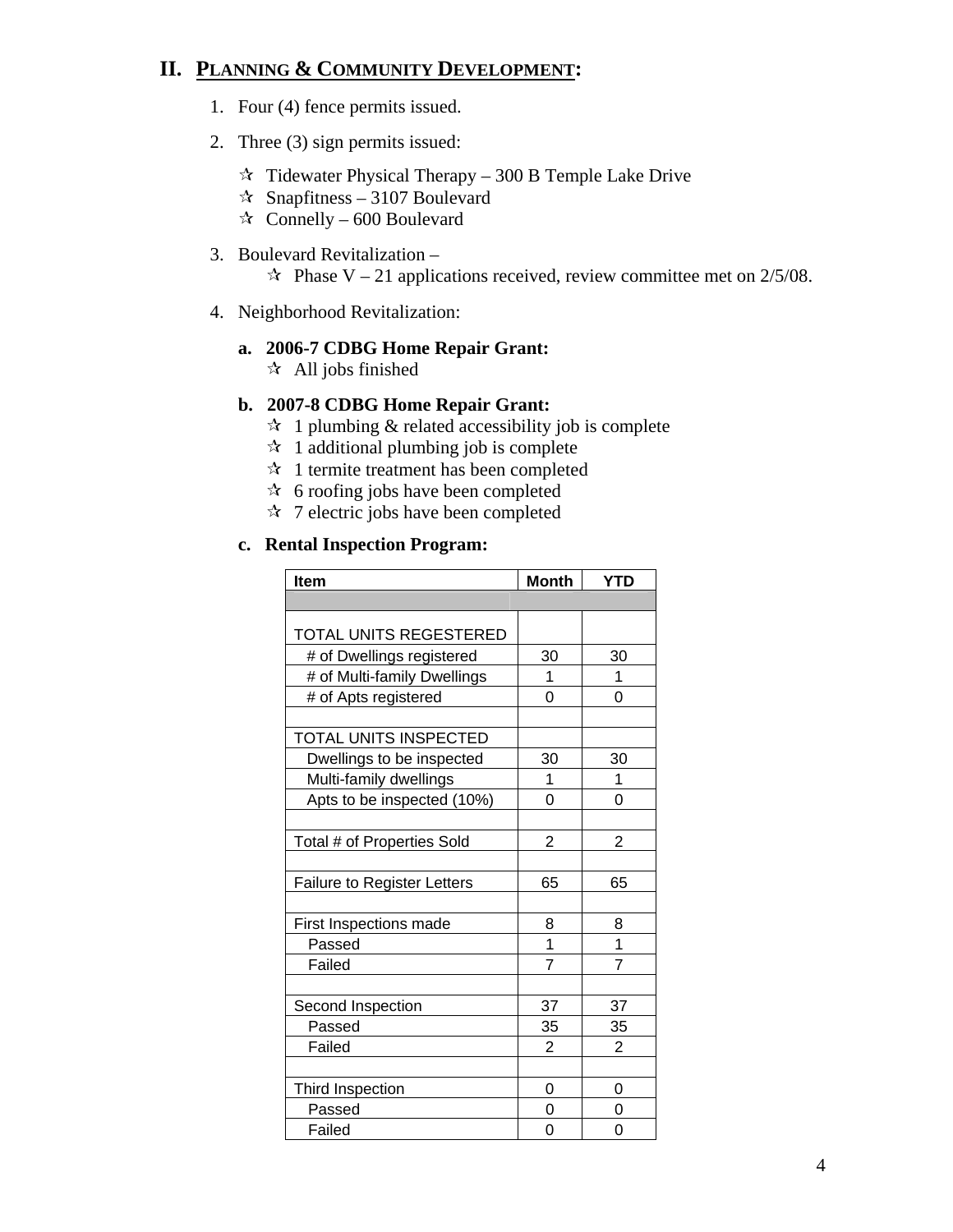# **II. PLANNING & COMMUNITY DEVELOPMENT** (CONTINUED)**:**

| <b>Additional Inspections</b> | O        | 0        |
|-------------------------------|----------|----------|
| Passed                        | ი        | 0        |
| Failed                        | O        | Ω        |
|                               |          |          |
| Failure to schedule           | O        | Ω        |
| by owners                     |          |          |
|                               |          |          |
| <b>Total Fees Collected</b>   |          |          |
| Reinspection                  | \$0.00   | \$0.00   |
| Late Registration             | \$900.00 | \$900.00 |
|                               |          |          |
| 4 year Certificates Issued    |          |          |
| <b>Dwellings</b>              | 36       | 36       |
|                               |          |          |
| Apartments                    |          |          |
| (no of units certified)       |          |          |
|                               |          |          |

# **c. Rental Inspection Program** (Continued)**:**

5. Zoning/ Property Maintenance complaints investigated-

# **a. Property Maintenance**

|               |                                            | <b>Month</b>   | <b>YTD</b>       |
|---------------|--------------------------------------------|----------------|------------------|
|               | Total inspections                          | 20             | 20               |
|               | <b>Violations</b>                          | 17             | 17               |
|               | Violations resolved                        | 14             | 14               |
|               | b. Zoning                                  |                |                  |
|               |                                            | <b>Month</b>   | <b>YTD</b>       |
|               | Total inspections                          | 16             | 16               |
|               | Violations                                 | 16             | 16               |
|               | Violations resolved                        | 10             | 10               |
| $c_{\bullet}$ | <b>Building Code</b>                       |                |                  |
|               |                                            | <b>Month</b>   | <b>YTD</b>       |
|               | Total inspections                          | $\overline{0}$ | $\overline{0}$   |
|               | <b>Violations</b>                          | 0              | 0                |
|               | Violations resolved                        | 0              | $\overline{0}$   |
| d.            | <b>Other</b>                               |                |                  |
|               |                                            | <b>Month</b>   | YTD              |
|               | Total inspections                          | $\overline{0}$ | 0                |
|               | <b>Violations</b>                          | 0              | $\boldsymbol{0}$ |
|               | Violations resolved                        | $\overline{0}$ | 0                |
| e.            | <b>Inoperable Motor Vehicle Complaints</b> |                |                  |
|               |                                            | <b>Month</b>   | YTD              |
|               | Total inspections                          | 10             | 10               |
|               | Violations                                 | 9              | 9                |
|               | Violations resolved                        | 9              | 9                |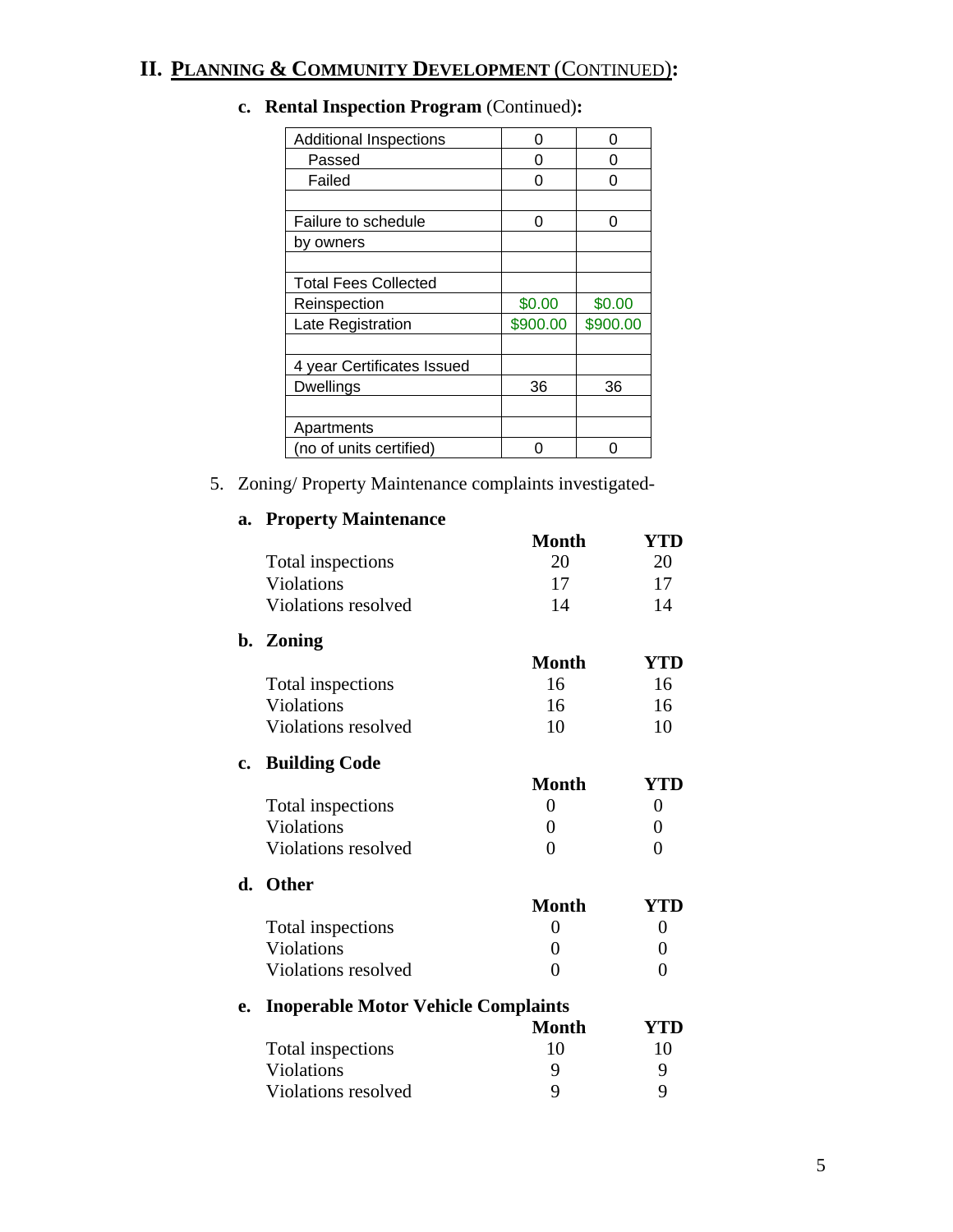# **II. PLANNING & COMMUNITY DEVELOPMENT** (CONTINUED)**:**

| f. | <b>Tall Grass</b>     |              |     |
|----|-----------------------|--------------|-----|
|    |                       | Month        | YTD |
|    | Total inspections     |              |     |
|    | <b>Violations</b>     |              |     |
|    | Violations resolved   |              |     |
| g. | <b>Sign Ordinance</b> |              |     |
|    |                       | <b>Month</b> | YTD |
|    | Total inspections     |              |     |
|    | Violations            |              |     |
|    | Violations resolved   |              |     |
|    |                       |              |     |

# **The following are highlight activities for the Building Inspections Division:**

|     |                                                      | Month       |             |
|-----|------------------------------------------------------|-------------|-------------|
|     | Existing Housing and Maintenance Inspections         |             |             |
| 2.  | New Construction Inspections                         | 222         | 222         |
| 3.  | <b>Permits for New Residences</b>                    |             |             |
| 4.  | <b>Estimated Cost for Permits for New Residences</b> | \$835,000   | \$835,000   |
| .5  | <b>Permits for Commercial Construction</b>           |             |             |
| 6.  | <b>Estimated Cost for Commercial Permits</b>         | \$3,240,539 | \$3,240,539 |
| 7.  | <b>Plumbing Permits Issued</b>                       | 14          | 14          |
| 8.  | <b>Electrical Permits Issued</b>                     | 14          | 14          |
| 9.  | <b>Mechanical Permits Issued</b>                     | 13          | 13          |
| 10. | Swimming Pool Permits Issued                         |             |             |
| 11. | <b>Inoperative Vehicles Towed</b>                    |             |             |
|     | 12. Letters on Water Cutoff                          | 6           |             |
|     |                                                      |             |             |

# **III. POLICE DEPARTMENT:**

- $\checkmark$  Total calls for police service in January, 2008, show a decrease of 3.95%, going from 3,821 calls for service in 2007 to 3,670 in January, 2008.
- $\checkmark$  There were 70 Part I, or serious, crimes reported to the Colonial Heights Police Department in January. Thirty-four (34) of those, or 48.57%, have been cleared.
- $\checkmark$  Our Records Division processed 215 arrest reports, 28 Animal Control reports, 48 field interviews, 231 incident reports, 492 pawned properties, and 726 traffic summonses, along with a variety of other reports, totaling 2,065 reports.
- $\checkmark$  A great deal of time and effort has been placed into finding the best police officers, resulting in the hiring of two certified officers. Thad Johnson comes to us from Virginia Capitol Police, and Mike Foster comes to us from the Lacrosse Police Department. Both are currently assigned to our field training program and will ultimately make good additions to our team.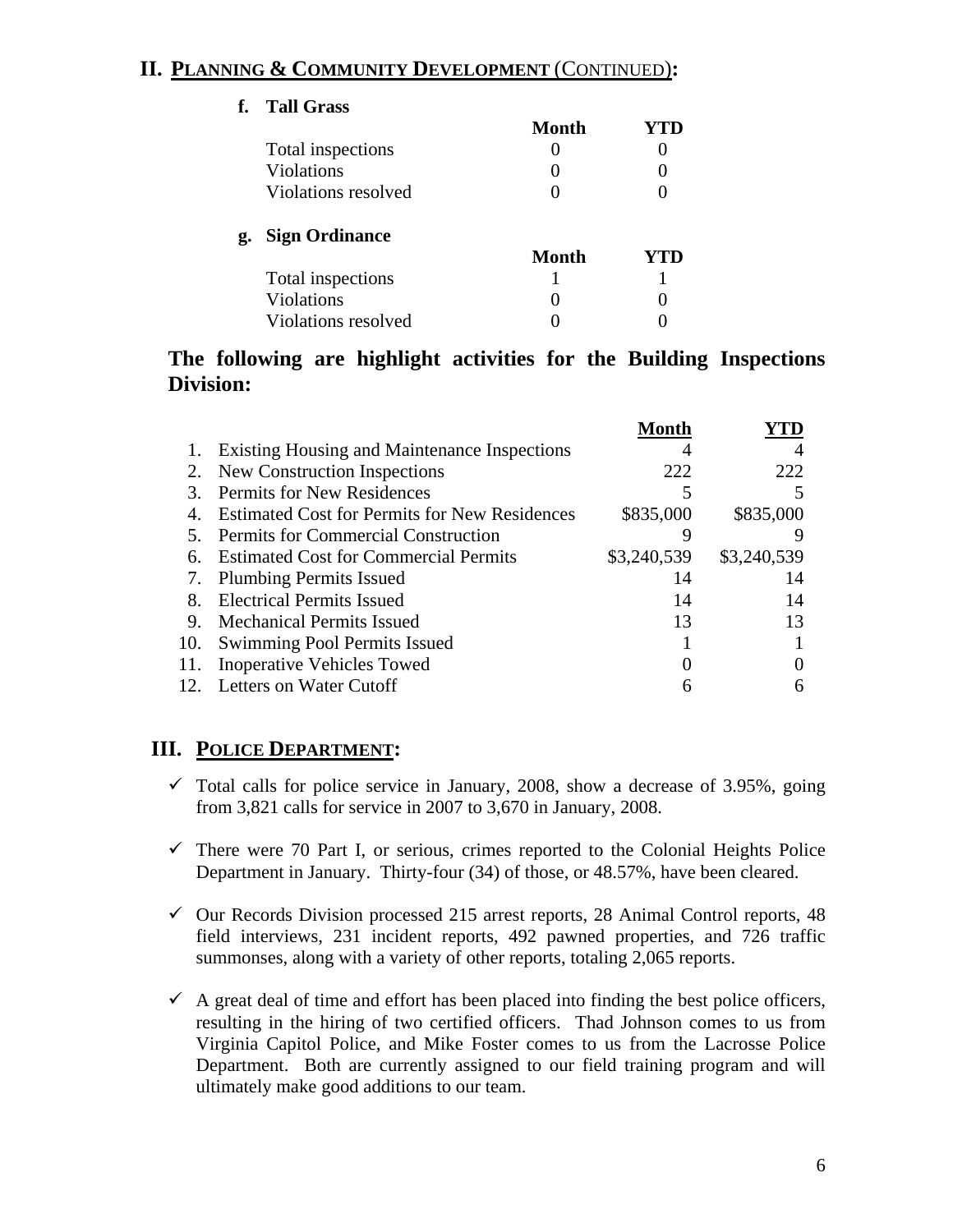# **III. POLICE DEPARTMENT** (CONTINUED)**:**

- $\checkmark$  The entire Investigations Division has been working surveillance, along with Patrol officers and Auxiliary officers, in an effort to capture unknown individuals who have been breaking into area cigarettes stores. These crimes have been occurring all over the central region of the Commonwealth. The division has also been working on strict law enforcement efforts at Regal Cinemas after management reported numerous individuals walking in without payment. Several arrests have been made in a short period of time. The detectives have also reinitiated monthly meetings with area investigators and had a very successful first meeting.
- $\checkmark$  The **Operations Division** began the New Year with a bang! Captain Keith Early reported strong traffic enforcement efforts this month, coupled with good investigative work by our uniform officers. Lt. Bill Anspach and Officer Wayne Moody, as a result of a community tip, arrested four suspects for drug offenses. Approximately 20 pounds of marijuana, numerous ecstasy pills, over \$32,000.00 in cash and a handgun were recovered. Additionally, three vehicles and a wide-screen television were seized.
- $\checkmark$  A brief vehicle pursuit culminated with the suspect bailing out of the car at the intersection of West Roslyn Avenue at I-95. Upon observing several bullet holes in the suspect vehicle, a multi-jurisdictional manhunt was initiated. With the assistance of our Outbound Notification System, the suspect was later located and arrested.
- $\checkmark$  During the month of January, a total of 726 traffic summonses were issued, and 648 warnings were given by the Patrol Division officers. A total of 215 criminal arrests, 30 DUI arrests, and 58 parking citations were initiated this month. Officers also investigated a total of 79 vehicular crashes. A total of 149 cases were assigned to the patrol officers for investigation, and 117 cases have been cleared. The detectives were assigned a total of 21 new cases for investigation and, of those, 10 cases have been cleared.
- $\checkmark$  Our Auxiliary officers donated 427 hours for sporting and civic events, ridealongs, traffic details and extra duty. Sentinel volunteers donated a total of 40 hours during the month of January.

| <b>Crime</b>                | Jan-07                      | Jan-08 |             |
|-----------------------------|-----------------------------|--------|-------------|
| <b>Aggravated Assaults</b>  | 3                           | 2      | 100.00%     |
| Arson                       |                             | 2      | $-100.00\%$ |
| <b>Burglaries</b>           | 4                           | 8      | 100.00%     |
| Calls for Service           | 3,821                       | 3,670  | $-3.95%$    |
| <b>DUI</b> Arrests          | 24                          | 33     | 37.50%      |
| Larceny                     | 58                          | 37     | $-36.21%$   |
| <b>Motor Vehicle Thefts</b> | $\overline{c}$              |        | $-50.00\%$  |
| Robberies                   | $\mathcal{D}_{\mathcal{L}}$ | 3      | 50.00%      |
| <b>Shoplifting Arrests</b>  | 26                          | 28     | 7.69%       |
| <b>Simple Assaults</b>      | 17                          | 14     | $-17.65%$   |
| <b>All Criminal Arrests</b> | 248                         | 204    | $-17.74%$   |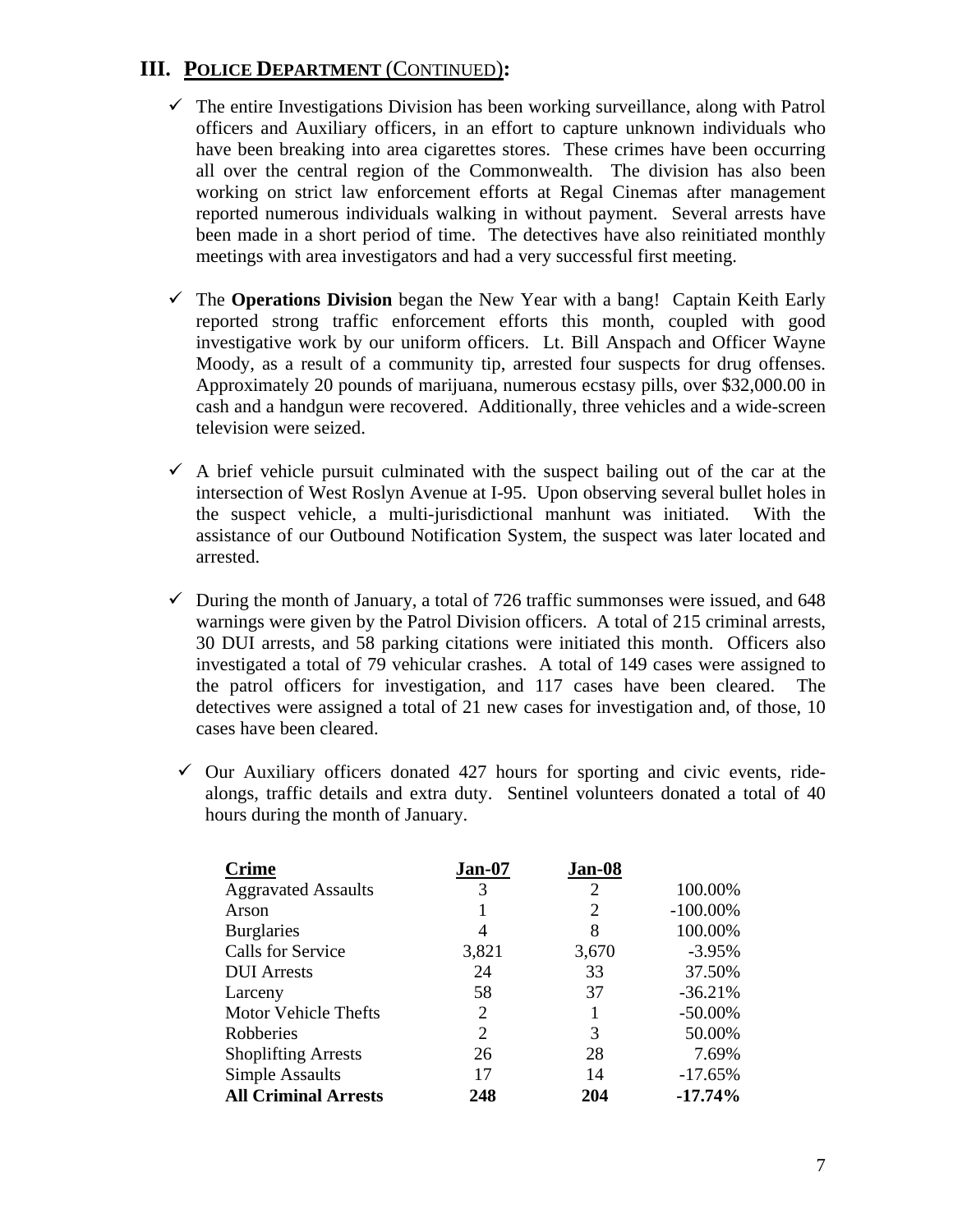# **IV. FIRE & EMS DEPARTMENT:**

| <b>FIRE DIVISION:</b>                  |                | <b>TOTAL FIRE TYPE CALLS: 99</b>       |                |
|----------------------------------------|----------------|----------------------------------------|----------------|
| <b>Call Descriptions:</b>              | <u>No:</u>     | <b>Call Descriptions:</b>              | <u>No:</u>     |
| <b>Alarm System Malfunctions</b>       | 5              | Hazardous Investigations               | $\overline{3}$ |
| <b>Assist Invalid Calls</b>            | 2              | <b>Natural or LPG Gas Leaks</b>        | 5              |
| <b>Assist Police Calls</b>             | 3              | <b>Overheated Motor Call</b>           | 1              |
| <b>Authorized Controlled Burning</b>   | 1              | Overpressure/Overheat                  | 1              |
| Bomb Scare/No Bomb                     | 1              | <b>Power Lines Down</b>                | $\overline{2}$ |
| <b>Brush Fires</b>                     | 3              | <b>Public Fire Education</b>           | 1              |
| <b>Building/Structure Fires</b>        | 2              | <b>Public Service Assistance Calls</b> | 17             |
| <b>Carbon Monoxide Incidents</b>       | $\overline{2}$ | Rubbish/Trash Fires                    | $\overline{2}$ |
| <b>Child Safety Seat Installations</b> | 3              | <b>Short Circuit (wiring) Calls</b>    | 3              |
| Cover Assignment Call                  | 1              | <b>Smoke Detector Activation</b>       | 1              |
| Dispatched then Cancelled Calls        | 7              | <b>Smoke Detector Installations</b>    | 4              |
| <b>Electrical Equipment Problems</b>   | 2              | Smoke Scare/Odor Removal               | 3              |
| False Alarm Call                       | $\mathbf{1}$   | <b>Unauthorized Burning</b>            | $\overline{2}$ |
| Good Intent Calls                      | 15             | <b>Vehicle Fires</b>                   | $\overline{2}$ |
| Hazardous Conditions/Other             | $\overline{2}$ | <b>Water/Stream Leak</b>               | $\overline{2}$ |
| <b>Mutual Aid Given:</b>               | <u>No:</u>     | <b>Mutual Aid Received</b>             | $\bm{No:}$     |
| Chesterfield                           | 4              | Chesterfield                           | 4              |
| Chesterfield - EMS 1st Responder       | 4              | Petersburg                             |                |
| Hopewell                               | 1              |                                        |                |
| Petersburg                             | 1              |                                        |                |

~A fire unit arrived on-scene in 6 minutes or less from the time of dispatch on 84.4% of all calls received during the month~

| <b>EMS DIVISION:</b>           |                | <b>TOTAL EMS PATIENTS: 308</b> |                |
|--------------------------------|----------------|--------------------------------|----------------|
| <b>Call Descriptions:</b>      | N o:           | <b>Call Descriptions:</b>      | N o:           |
| <b>Abdominal Pains</b>         | 17             | <b>Fire Standby Calls</b>      | 3              |
| <b>Allergic Reactions</b>      | 2              | <b>Motor Vehicle Accidents</b> | 22             |
| Altered Level of Consciousness |                |                                |                |
| Calls                          | 2              | Other Injury/Medical Calls     | 115            |
| <b>Assaults</b>                | 8              | Overdose Calls                 | 3              |
| Cardiac Arrest                 |                | <b>Public Service Calls</b>    | 3              |
| <b>Chest Pains</b>             | 29             | <b>Strokes</b>                 | 13             |
| <b>Difficulty Breathing</b>    | 37             | <b>Trauma Patients</b>         | 1              |
| Falls                          | 24             | <b>Unresponsive Patients</b>   | 28             |
| <b>Mutual Aid Given:</b>       | $\bm{No:}$     | <b>Mutual Aid Received</b>     | <u>No:</u>     |
| Chesterfield                   | 2              | Chesterfield                   | $\overline{2}$ |
| Dinwiddie                      | 1              | Fort Lee                       | $\overline{4}$ |
| Hopewell                       | 3              | Petersburg                     | $\overline{2}$ |
| Petersburg                     | 10             |                                |                |
| Prince George                  | $\overline{2}$ |                                |                |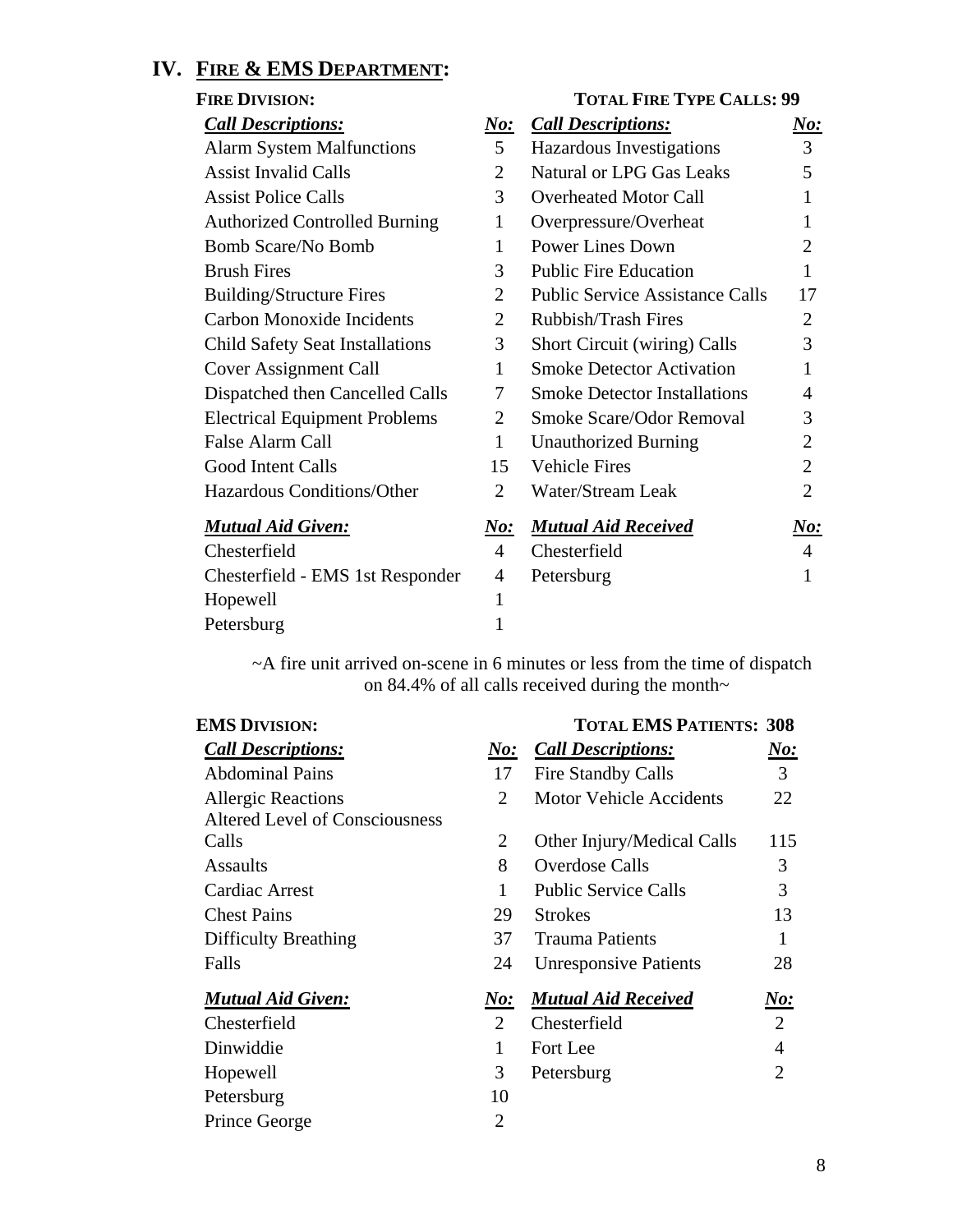# **IV. FIRE & EMS DEPARTMENT** (CONTINUED)**:**

~Patient contact was established in 8 minutes or less from the time of dispatch on 85.5% of all calls received during the month~

| <b>Training Division</b>  |        |
|---------------------------|--------|
| Number of Classes Taught: | 41     |
| Attendees:                | 312    |
| Man Hours                 | 947.50 |

### **V. FINANCE DEPARTMENT:**

| Checks processed: | General Fund          | 573   |
|-------------------|-----------------------|-------|
|                   | <b>Payroll Checks</b> | 627   |
|                   | Other                 | 129   |
|                   | Total                 | 1,329 |

Annual financial report has been completed by finance staff and it is being reviewed by the City's independent Auditors.

No alarm citations were processed during January.

• **Purchasing -** 275 total purchase orders were completed with 185 being processed by the purchasing and 90 departmental purchases being reviewed as compared to 315 being completed for the same period in 2007.

| <b>Proposal/Bid</b>                    | <b>Published</b> | <b>Opens/Opened</b> |
|----------------------------------------|------------------|---------------------|
| <b>Mechanical Maintenance Services</b> | 1/29/2008        | 2/20/2008           |
| <b>Information Tech Services</b>       | 12/31/2007       | 2/12/2008           |

Prepared Sealed bid for  $5<sup>th</sup>$  lane addition and issued to VDOT for their review Design of "Welcome to Colonial Heights" sign was finalized with contractors. Kickoff meeting with telephone consultant was held.

Contract finalized with vendor for updating of zoning ordinances. Fire work quote for fireworks was issued and received.

### **Bids/RFPs Pending:**

Waiting on departmental recommendation: Citizen Request Tracking System Waiting on contract documents from vendor Appomattox Greenway Clock Tower Government Center & Boulevard Enhancements

- **Risk** 
	- **General** None.
	- **Auto** None.
	- **Other** 2008-2009 Insurance renewal packages has been forwarded to VML Pool. Annual fire extinguisher check was completed.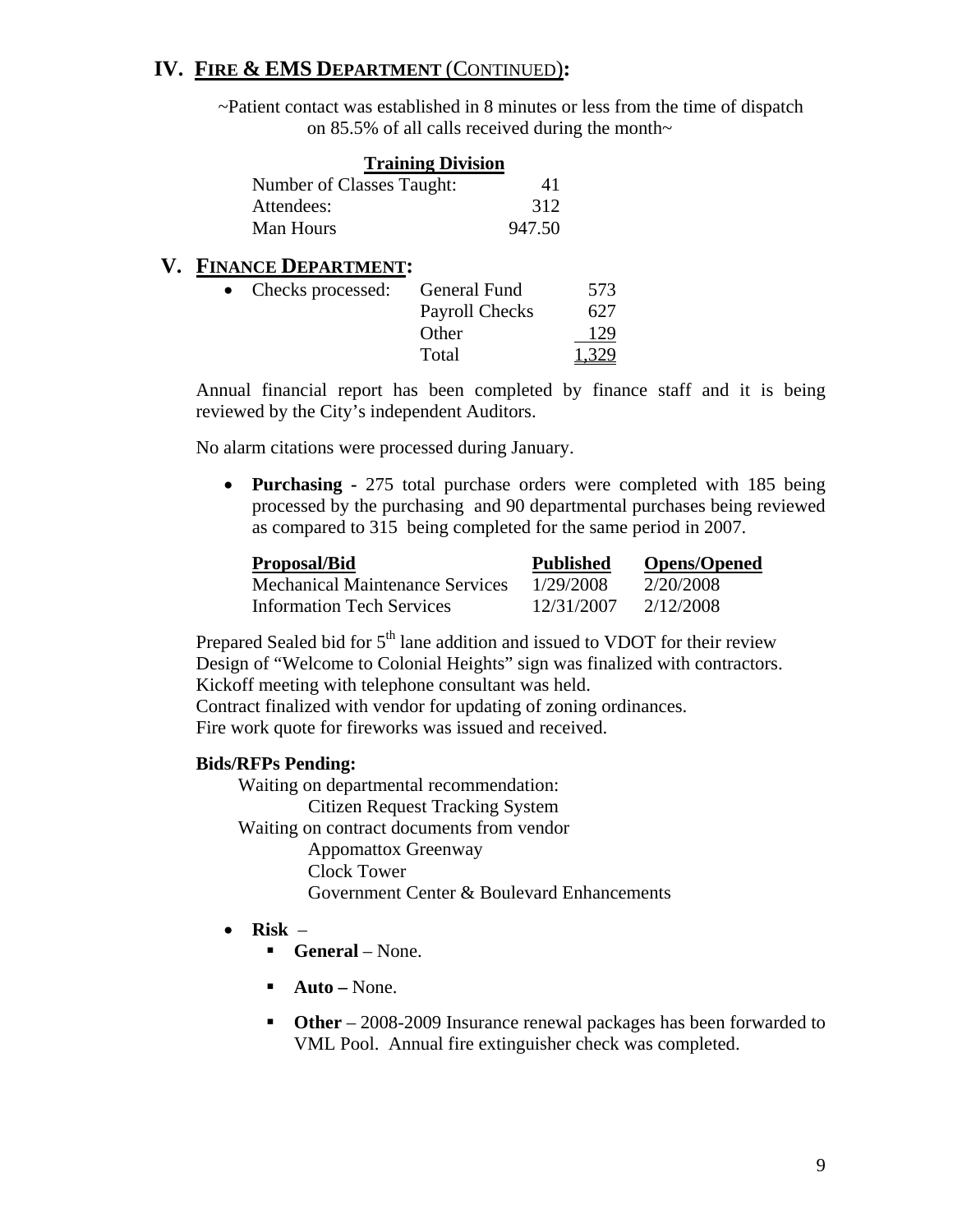# **V. FINANCE DEPARTMENT** (CONTINUED)**:**

- **Utility Billing** During January:
	- $\blacksquare$  Bi-monthly Utility Bills Sent 3,662
	- $\blacksquare$  Delinquent Notices Sent 652
	- Delinquent Notices Percentage  $-18.9\%$
	- Services cut off for nonpayment  $-107$

### **VI. HUMAN RESOURCES DEPARTMENT:**

### • **Advertisements**

| Department          | Position                      |
|---------------------|-------------------------------|
| Police              | Police Officer (Certified)    |
| Police              | <b>Police Officer Recruit</b> |
| <b>Public Works</b> | <b>Street Foreman</b>         |

#### • **Applications & Testing**

Total applications received for each of the following position recruitments:

| Mentor/Tutor (Part-time)     |    |
|------------------------------|----|
| Police Officer (Certified)   |    |
| Police Officer Recruit       |    |
| <b>Street Foreman</b>        | 18 |
| Youth Specialist (Part-time) |    |

 $\mathcal{A}$  A new employee orientation session was held for Ronald Edwards, Jr. (EMS) Firefighter Recruit).

### • **Workers Compensation**

The following employee(s) filed a workers' compensation report during the month of January 2008:

| <b>Date</b>    | <b>Department</b>   | <b>Description of Injury</b>                             |
|----------------|---------------------|----------------------------------------------------------|
| $01-01-08$     | Fire                | Right shoulder pain while moving patient to medic.       |
| $01-08-08$     | <b>Public Works</b> | Twisted back while stepping out of truck.                |
| $01-09-08$     | <b>Public Works</b> | Cut right hand while repairing toilet.                   |
| $01 - 18 - 08$ | Police              | Hands bitten while loading stray animal in vehicle.      |
| $01 - 22 - 08$ | Finance             | Right ankle twisted from fall in hallway.                |
| $01-22-08$     | Finance             | Pulled back muscle moving boxes in storage room.         |
| $01-31-08$     | <b>Public Works</b> | Injured nail on right ring finger while removing plants. |

# **VII. INFORMATION TECHNOLOGY DEPARTMENT:**

- $\dot{\mathbf{x}}$  The City's web site had 43,389 visits in the month of January with 81,096 page views, including 2,720 visits to the City job listings page. The top five pages visited after the home page were: Library, Job Listings, Real Estate Assessment Search, Citizens Online Help Desk, and Police.
- $\lambda$  Vendor interviews were conducted on January 10<sup>th</sup> to select a web-based Citizens Request Management System. IT personnel participated in the Electronic Payments Project Team's initial meeting on January  $18<sup>th</sup>$ . On January  $30<sup>th</sup>$ , a pre-proposal conference was held for the Information Technology Services Support RFP. In addition, a kick-off meeting was held the same day with Walton & Walton Associates, the City's Telephone Systems Consultants.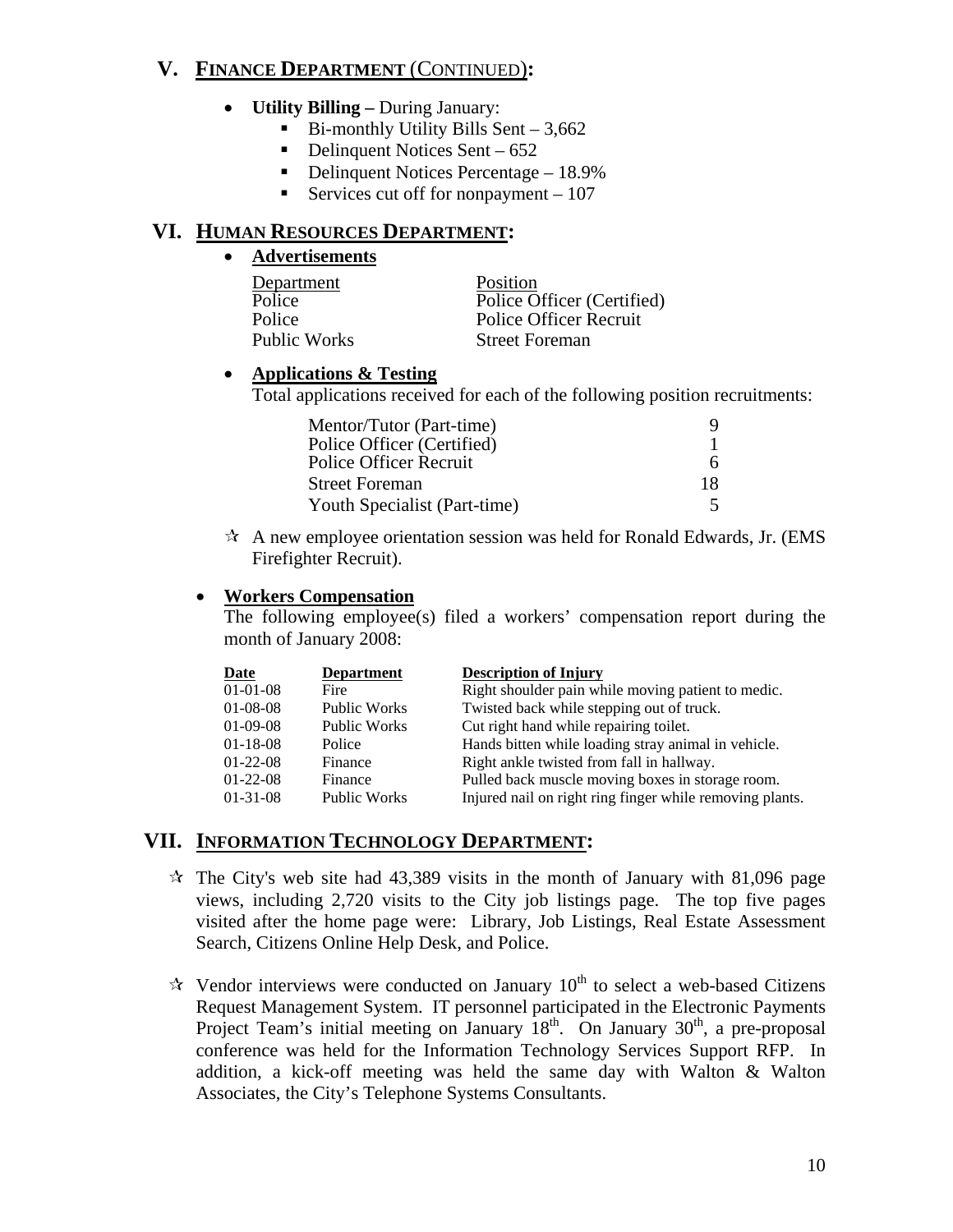# **VIII. LIBRARY:**

- $\approx$  The library staff circulated 27,588 titles in January.
- $\approx$  The public computer center was used 2,219.
- 280 residents registered for new library cards, and an average of 821 residents used the library each day.
- $\hat{x}$  The library's meeting rooms were used 91 times.
- 2,056 residents visited the Colonial Heights Virtual Library to retrieve 284 articles from their homes and offices.

| <u>KECKEATION &amp; PARKS</u>    |      |          |
|----------------------------------|------|----------|
| <b>ACTIVITY</b>                  | 2008 | 2007     |
| # OF PEOPLE USING VAN            | 587  | 723      |
| <b>AEROBICS</b>                  | n/a  | 13       |
| AFTERNOON PAINTING CLASS         | 26   | 32       |
| <b>BELLY DANCE</b>               | n/a  | 13       |
| <b>CARDIO KICK BOXING/TAEBOX</b> | 27   | 9        |
| <b>COMMUNITY BUILDING</b>        |      |          |
| <b>ATTENDANCE</b>                | 1440 | 1080     |
| <b>COMMUNITY BUILDING</b>        |      |          |
| <b>RESERVATIONS</b>              | 27   | 30       |
| <b>CRUISE</b>                    | n/a  | 73       |
| <b>ELKS HOOP SHOOT</b>           | 38   | 50       |
| <b>HOME DELIVERED MEALS</b>      | 135  | 165      |
| <b>KARAOKE</b>                   | n/a  | 48       |
| <b>MEALS SERVED AT CENTER</b>    | 0    | $\theta$ |
| NYSCA COACHES TRAINING           | 10   | 4        |
| <b>OIL PAINTING CLASS</b>        | 10   | 7        |
| <b>OPEN GYM</b>                  | 538  | 244      |
| SENIOR CITIZEN ATTENDANCE        | 2013 | 2091     |
| <b>SKATEBOARD PARK</b>           | 44   | n/a      |
| STRENGTH TRAINING                | 330  | 308      |
| <b>TEEN DANCE</b>                | n/a  | 95       |
| <b>VAN DRIVER HOURS</b>          | 0    | $\Omega$ |
| VAN MILEAGE                      | 3994 | 3142     |
| <b>VIOLET BANK MUSEUM</b>        | 141  | 115      |
| <b>WRESTLING</b>                 | 22   | 34       |
| YOUTH BASKETBALL                 | 353  | 352      |
| <b>Senior Citizen Center</b>     |      |          |
| <b>Activities</b>                | 2008 | 2007     |
| <b>AARP</b>                      | 63   | 48       |
| <b>Bingo</b> in Center           | 52   | 58       |
| Bowling                          | 216  | 320      |
| Club Meeting                     | 289  | 192      |
| Crochet & Knitting               | 58   | 60       |
| Cruise                           | n/a  | 71       |
| Cruise Meeting Sunday 1/7/07     | n/a  | 70       |
| Diana Martin Oil painting class  | 0    | 7        |
| <b>Floor Exercises</b>           | 107  | 94       |
| From the Heart                   | n/a  | 7        |
|                                  |      |          |

# **IX. RECREATION & PARKS:**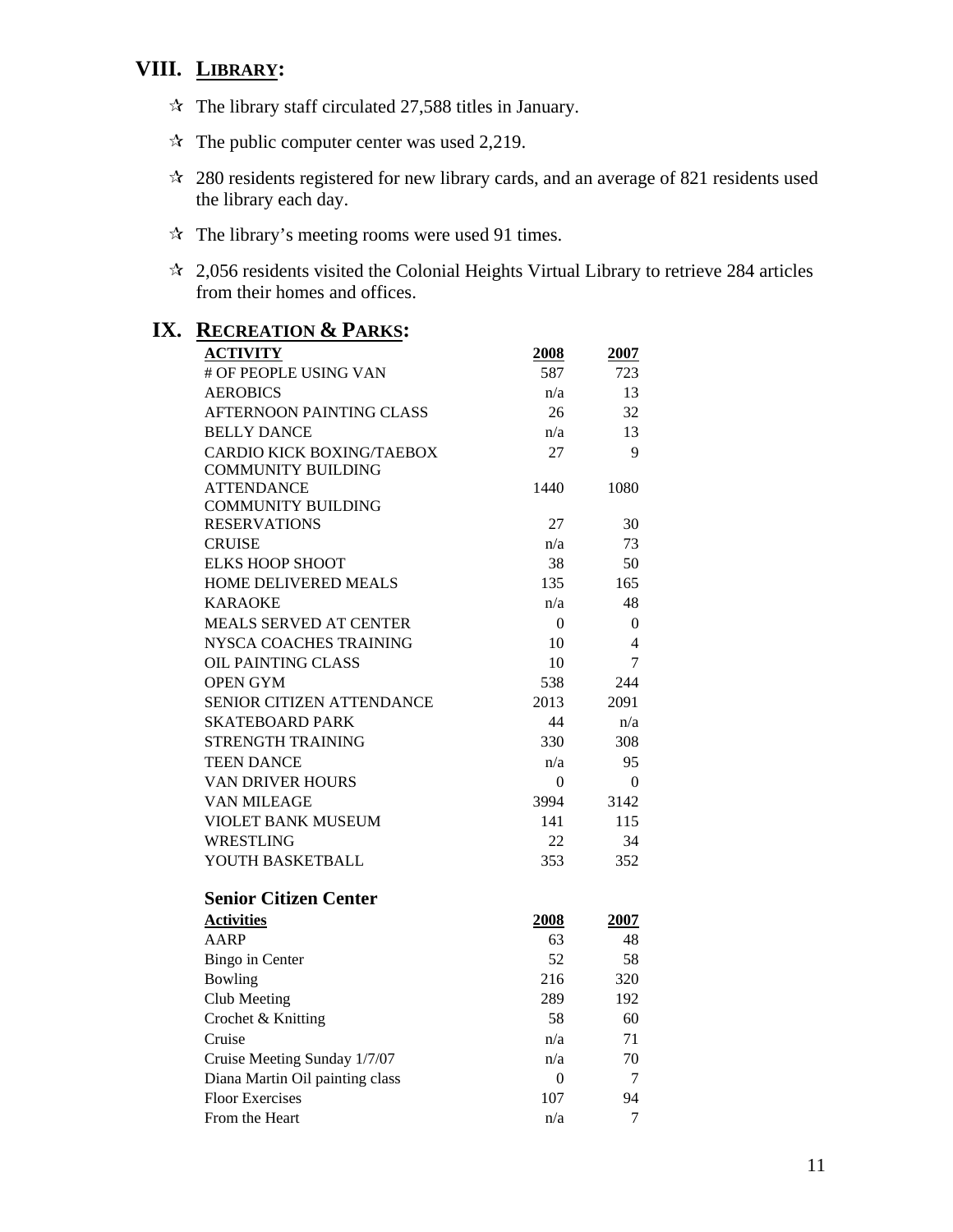# **IX. RECREATION & PARKS** (CONTINUED)**:**

| ətindi Unizeli Center             |                |                |
|-----------------------------------|----------------|----------------|
| <b>Activities</b>                 | 2008           | 2007           |
| <b>Golfers Board Meeting</b>      | 12             | n/a            |
| Karaoke                           | n/a            | 48             |
| Line Dance Class                  | 71             | 54             |
| Lunch Out                         | n/a            | 18             |
| Movies                            | 9              | 6              |
| Painters Group                    | 26             | 32             |
| Party Bridge                      | 144            | 140            |
| Sandwich Social                   | 28             | 23             |
| Senior Advisory Meeting           | 7              | 7              |
| Senior Navigator Bonnie Balance   | n/a            | 23             |
| Sing A-Long                       | 32             | 24             |
| Sing-a-long CH Health Care Center | 12             | 12             |
| <b>Sit Down Exercises</b>         | 193            | 187            |
| <b>Strength Training Class</b>    | 330            | 308            |
| Tai Chi                           | 27             | 25             |
| Tap Class Advance                 | 128            | 62             |
| Tap Class Beginners               | 25             | 74             |
| <b>Tournament Bridge</b>          | 104            | 80             |
| <b>TRIAD</b>                      | 20             | n/a            |
| Watercolor                        | 9              | 17             |
| <b>Well-Being Message</b>         | n/a            | 24             |
| Total                             | 2013           | 2091           |
| <b>Meals</b>                      |                |                |
| <b>Bags</b>                       | 30             | 30             |
| <b>Breakfast Meals</b>            | 60             | 60             |
| Home Del Meals                    | 45             | 75             |
| <b>Site Meals</b>                 | $\theta$       | $\theta$       |
| Total                             | 135            | 165            |
| <b>Transportation</b>             |                |                |
| <b>Total Miles</b>                | 3994           | 3142           |
| <b>Total Passengers</b>           | 587            | 723            |
| <b>Volunteer Hours</b>            | $\overline{0}$ | $\overline{0}$ |
| Wheelchairs                       | 24             | 41             |

#### **Senior Citizen Center**

#### **Violet Bank Museum**

|            |     | 2008 2007 |
|------------|-----|-----------|
| Attendance | 122 | 115       |

Tour Bus passing through from Georgia to Philadelphia stopped at Museum.

 $\lambda$  Due to Museum Director placing VB on TimeTravelers.org in December.

Working on program schedule for Museum.

Working on preliminary long range plan and emergency plan for AAM.

 $\hat{x}$  Will start work on second major collection.

 $\hat{X}$  Attended relic show to make contacts and purchased one item for collection.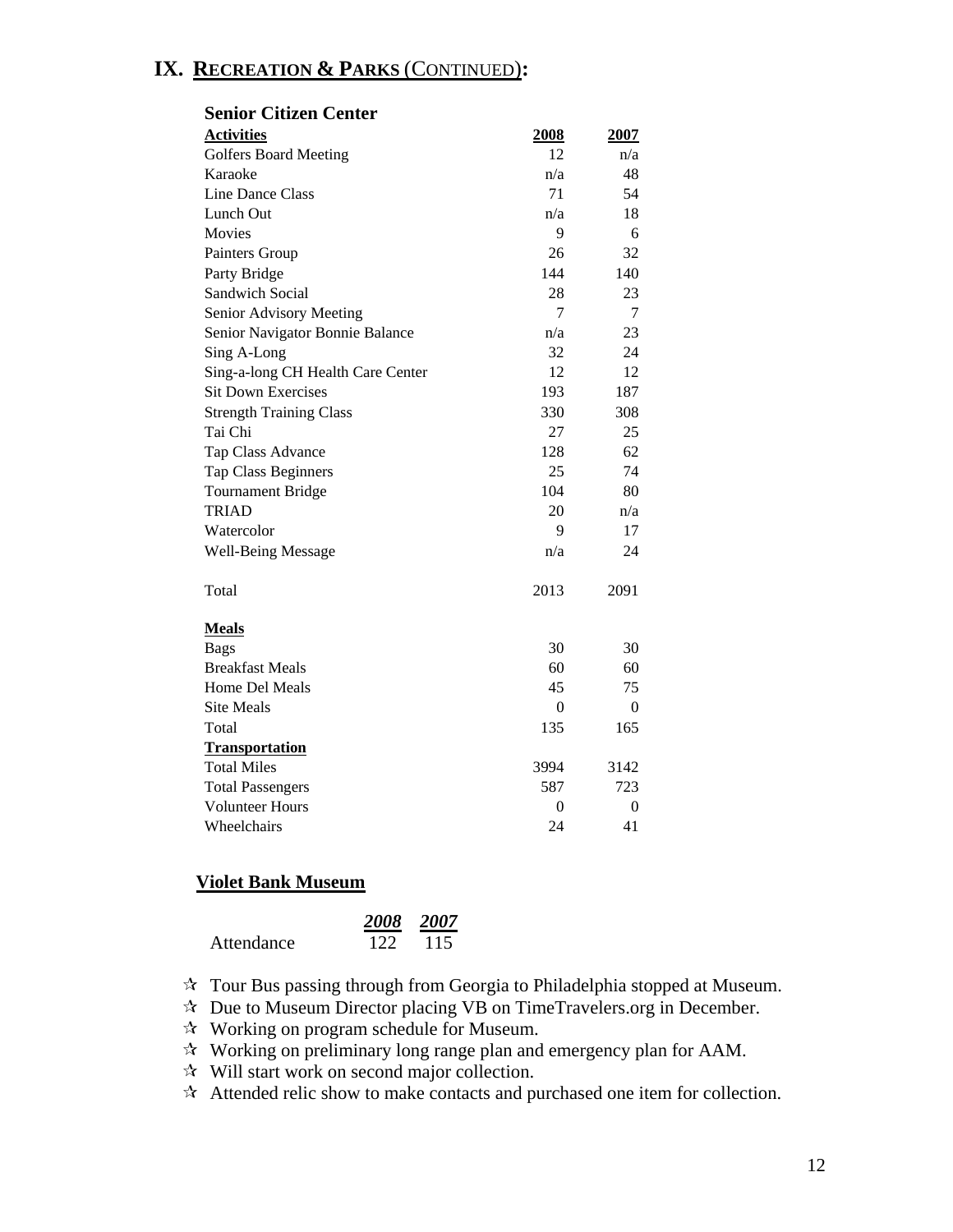# **IX. RECREATION & PARKS** (CONTINUED)**:**

# **Parks, Buildings and Grounds**

- $\mathcal{R}$  Inspected all Fire Extinguishers and replaced old Extinguishers.
- $\mathcal{R}$  Tore down and removed non-repairable playground equipment from Wakefield Playground.
- $\mathcal{R}$  Broke up concrete and used to build bulkhead at Fort Clifton pier. This was to repair erosion of bank.
- $\lambda$  Scraped block and painted dugout at A-field to cover graffiti. Filled cracks in dugout wall.
- $\mathcal{R}$  Removed rotted roof from dugout at A-field and took to dump.
- $\star$  Cleaned parks (every day) and around ball fields (as needed).
- $\hat{\mathcal{R}}$  Picked up trash around municipal building complexes (daily).
- $\lambda$  All employees attended IS-00700 NIMS training.
- Blew and remove leaves at Wakefield Park, Edinborough Park, Floral Hill Park, Fort Clifton, White Bank Park and Civic Field playgrounds.
- $\mathbf{\hat{x}}$  Cut down four dead pine trees at Library.
- $\mathcal{R}$  Removed graffiti from playground equipment at Civic Field.
- $\mathcal{R}$  Repaired TV stand in weight room at PSB.
- $\mathcal{R}$  Replaced worn State and City flag at PSB.
- $\mathcal{R}$  Repaired hole in wall of holding cell in PSB.
- $\mathcal{R}$  Repaired windscreens on dugouts at B-field, Civic field and Lakeview fields.
- $\star$  Obtained material and built shelves for file boxes in Finance Dept at City Hall. Painted wall prior to building shelves. Moved file boxes onto new shelves.
- $\hat{x}$  Cut up and removed old poles (used as fence) at White Bank Park.
- $\mathcal{R}$  Demolished old trash dumpster block wall at White Bank Park and took to dump.
- $\mathcal{R}$  Moved furniture and file cabinets at Commonwealth Attorney's offices.

# **X. OFFICE ON YOUTH & HUMAN SERVICES:**

# Youth Activities Council Activities:

- ¾ 2 YAC members attended Teen Center meeting on 01/17/08
- ¾ 11 YAC members tutored at Lakeview Elementary on 01/04/08
- ¾ 11 YAC members tutored at Lakeview Elementary on 01/18/08
- ¾ 9 YAC members met for planning session for the Youth Forum

### Youth Services Commission:

 $\triangleright$  Commission members met for their regular monthly meeting to discuss the Teen Center in particular

### Teen Center Committee:

 $\triangleright$  Met, elected officers, and wrote by-laws

### Life Skills:

- ¾ Presented 6 sessions of *LifeSkills* to 100 CHMS sixth graders
- ¾ Presented 3 sessions of *LifeSkills* to 99 CHMS sixth graders

### Parenting:

¾ Six families began a new session of "*Parenting With Love & Limits"* 

### Service Learning Youth:

 $\geq 17$  individuals performed 93 hours of community service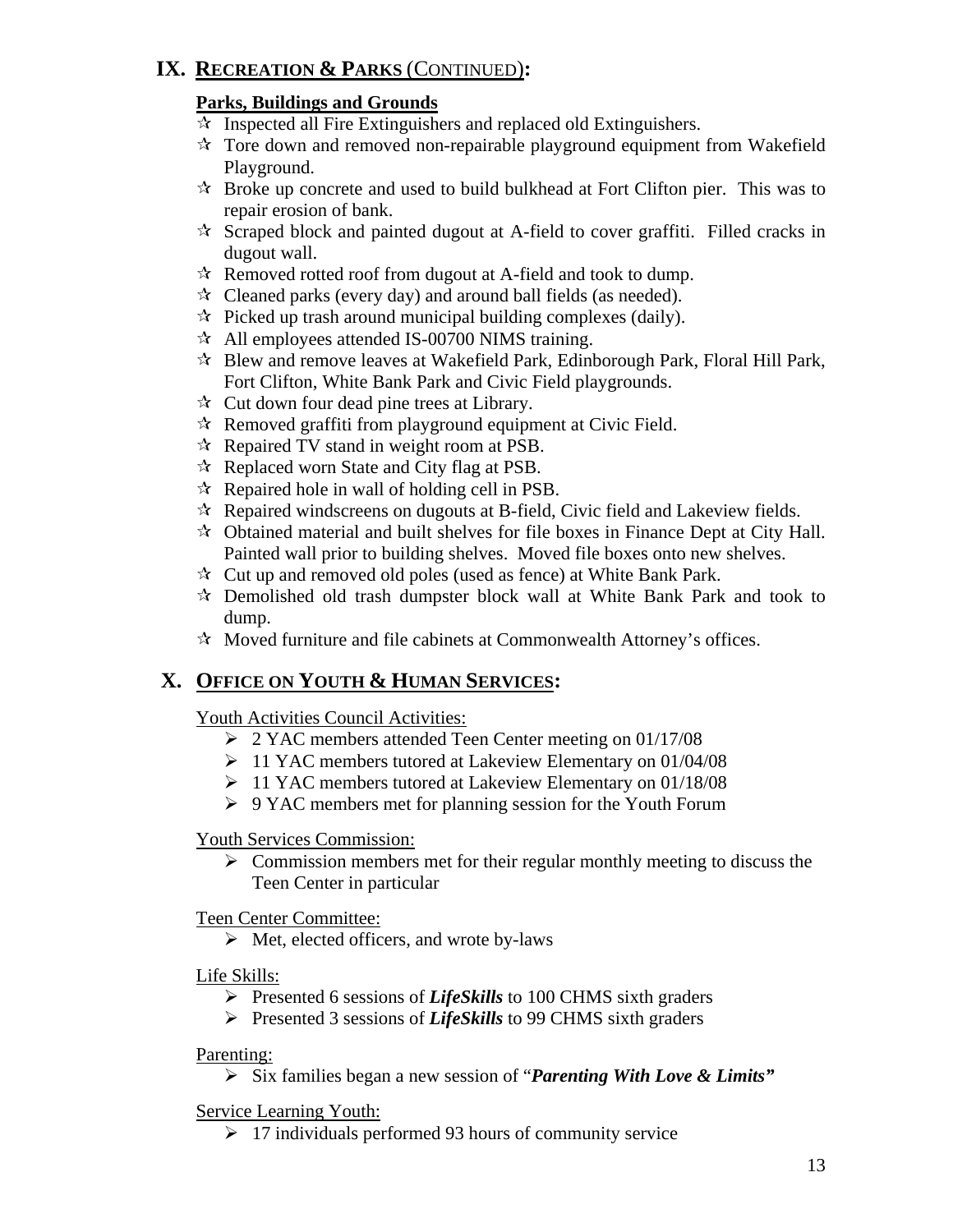# **X. OFFICE ON YOUTH & HUMAN SERVICE** (CONTINUED):

Shoplifting Diversion Program:

 $\triangleright$  Twenty youth and their parents attended the Shoplifting Diversion Class

### Substance Abuse Class:

 $\triangleright$  Eight youth attended this class on a weekly basis in January

### Kids' After-School Program:

- ¾ Twelve KAP participants attended Regal Cinema movies on January 14 and January 28
- ¾ Interviews took place for KAP Coordinator and Mentor/Tutor position

### Community Services:

 $\geq 7$  youth completed 86 hours of community service

# **XI. FLEET MAINTENANCE:**

|      | # of Workorders | <b>Total</b> | <b>Sublet</b> | <b>Sublet Total</b> |
|------|-----------------|--------------|---------------|---------------------|
| 2008 | 87              | \$12,938.37  |               | \$275.00            |
| 2007 | 89              | \$12,402.50  | 4             | \$332.00            |

# **XII. PUBLIC WORKS & ENGINEERING** (CONTINUED)**:**

# *Horticulture*

- Continue revising Horticultural Report.
- Responded to complaints regarding trees in City's right-of-way.
- Removed weeds and dead headed winter annuals from all sites.
- Worked with Office on Youth Service Leaning groups.
- Performed weekly trash pick up and site survey.
- Removed grass, trees, and shrubs, re-designed and planted plants at Royal Oak Avenue site.
- Planted shrubs, prepared site, purchased stone for patio at Violet Bank.
- Removed leaves and debris from all sites.
- Started winter pruning all sites.

### *Vegetation*

*Picked up litter at the following locations:* 

- o Archer Avenue
- o Boulevard
- o Branders Bridge Road
- o Charles Dimmock Parkway
- o Conduit Road
- o Elmwood Drive
- o Greenwood Drive
- o Roslyn Road
- o Temple Avenue
- o Washington Avenue
- o Westover Avenue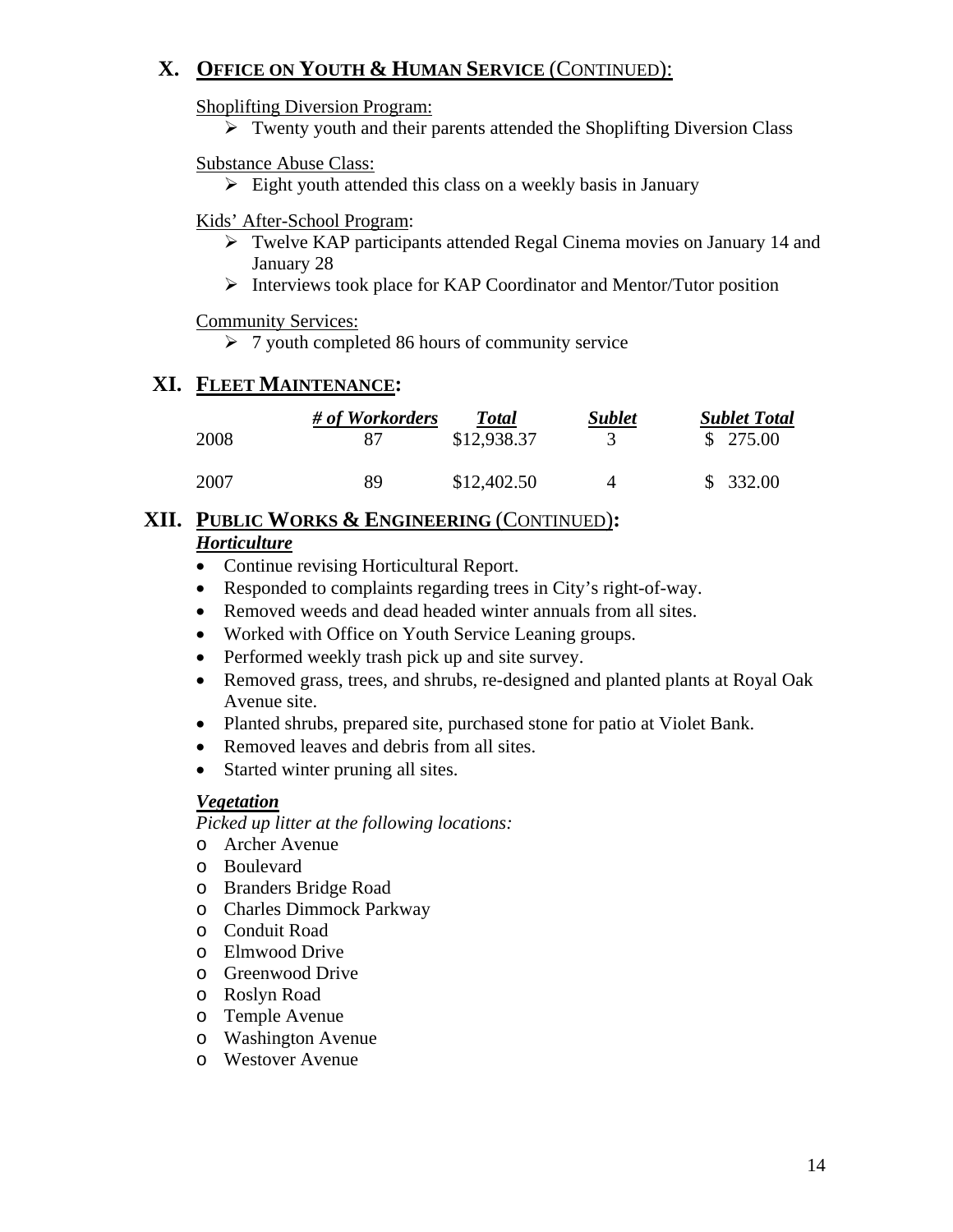# **XII. PUBLIC WORKS & ENGINEERING** (CONTINUED)**:** *Other*

- o Removed glass from Boulevard after an accident.
- o Assisted Purchasing Department removing surplus items from Police Department.
- o Assisted Horticulture Division planting trees, shrubs and grading site on Royal Oak Ave.
- o Placed 25 tons sand and salt mix throughout the City during inclement weather on January 17th and 28th.
- o Cleaned trucks, leaf machines and removed leaf boxes from two units.
- o Removed a tree limb that had fallen in street on Swift Creek Lane.
- o Cut and removed brush, trees and debris from Sherwood Hills side of Swift Creek Dam.

### *Storm Water and Drainage*

 *Leaf machines collected 422 cubic yards of leaves from the following areas:* 

- Area 1 182 cubic yards from Sherwood Hills, Lakeview and Toll House.
- Area 2 189 cubic yards from Ellerslie, Fort Clifton and Mount Pleasant.
- Area 3 51 cubic yards from Oak Hill, Shepherd Stadium, Violet Bank-Flora Hill and Westover-Snead.
- Picked up 26 cubic yards from other locations after season ended.

Removed debris from storm drain, drainage pipe, gutters and ditches at the following locations:

- 1210 Hermitage Road
- Charlotte Avenue
- Lynchburg Avenue
- Piedmont Avenue
- Ridge Road
- Roanoke Avenue
- West Westover Avenue

Removed a beaver dam from Old Town Creek to improve water flow.

Placed stone in sinkhole, driveway, alley and drainage ditch at the following locations:

- 110 Royal Oak Avenue
- 3229 Glenview Avenue
- 404 Walnut Avenue
- Alley between Hamilton and Jackson Avenues
- Alley between Jefferson and Cameron Avenues
- Chesterfield Avenue
- Convenience Center

Placed topsoil in sinkholes at 213, 217 and 219 Kennon Point Drive.

#### *SOLID WASTE RECYCLING*

- Recycled 80 cubic yards of metal products.
- Removed 360 cubic yards of solid waste debris.
- Removed 24 Refrigerators and 5 Air Conditioners for recycling.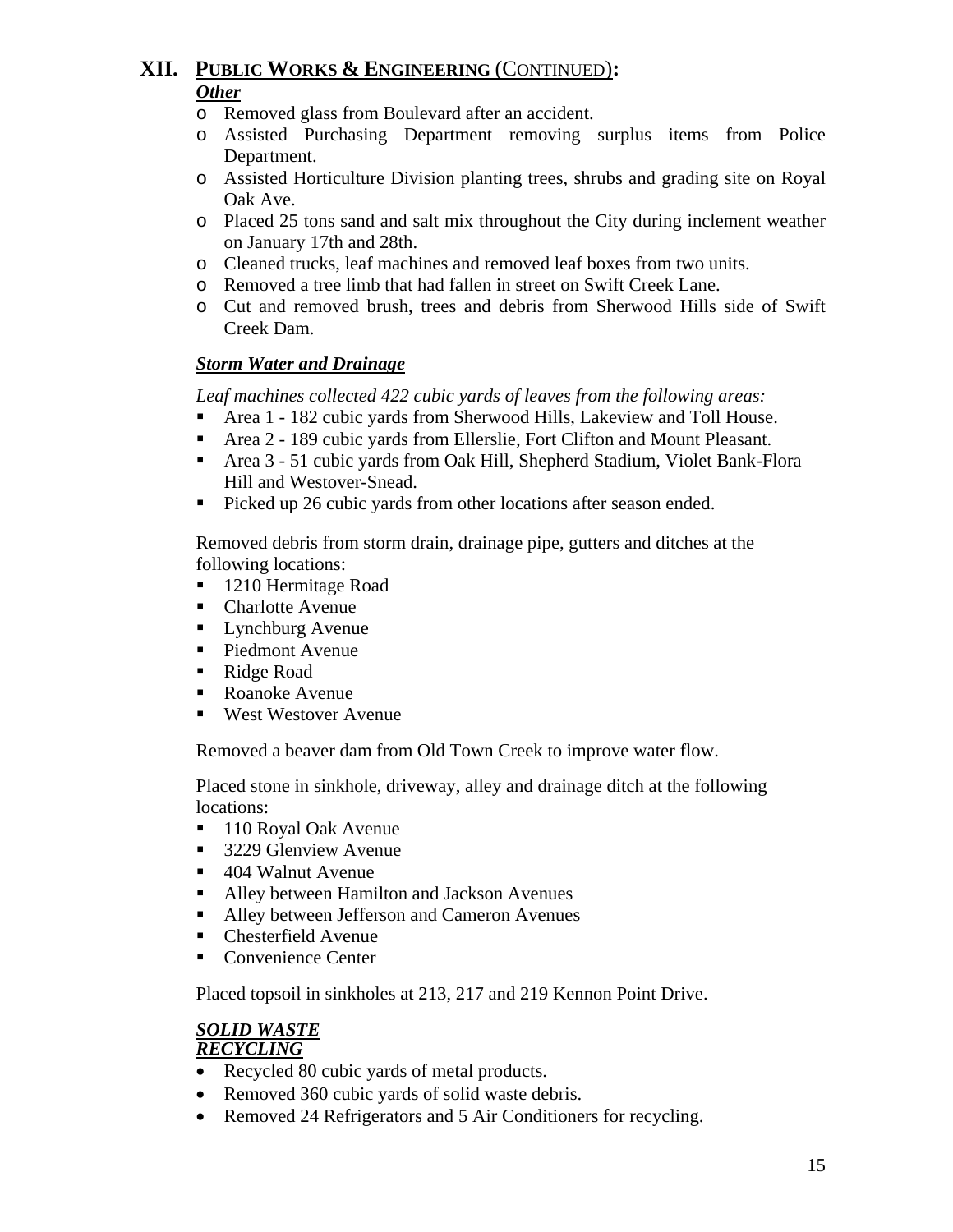# *TRANSFER STATION*

- 400 citizens used the Convenience Center to dispose of debris, garbage and metal products.
- Collected \$2,670,00 for the month.

### *TRANSPORTATION STREETS*

*Asphalt placed in potholes, shoulders, water and sewer utility cut at the following locations:* 

- 300 and 600 block Hamilton Avenue
- 3103 Atlantic Avenue
- ◆ 613 Compton Drive
- Dupuy Avenue
- Ridge Road
- Southpark Boulevard
- Virginia Avenue

# *Traffic Operations*

- Signals
	- o Did preventative maintenance on four traffic cabinets.
	- o Worked with Richardson and Wayland at Olive Garden and on installation of opti-com at Temple and Hamilton
- Signs and Markings
	- o Straightened signs on all main corridors and at PSB and City Hall.
	- o Made and installed 22 miscellaneous signs throughout the city.
	- o Made and installed 13 Neighborhood Watch signs.
- Street Lighting

o Troubleshooting and repair of ornamental street lights at the War Memorial.

- Traffic Control
	- o Responded to two after-hours callbacks for malfunctioning traffic lights.
	- o Checked timing and operation of all pedestrian crossings
- Miscellaneous
	- o Restriped Westover Avenue
	- o Took down all Christmas decorations

# *UTILITIES*

# *Wastewater*

*Responded to sewer backups at the following locations:* 

- 
- 209 Cloverhill Ave. 213 Fairfax Ave.
- 
- 
- 
- 215 Richmond Ave. 161 Piedmont Ave.
- 421 Roslyn Ave. 923 Yorkshire Rd.
- 163 Brandywine Rd. 106 Buckingham Dr.
	-
- 606 Fairlie Rd. 215 Highland Ave.
- 206 Jefferson Ave. 924 Lakeview Ave.
- 113 Moore Ave. 531 Riverview Ave.
	-

*Install/repair sewer clean out or lateral at the following locations:* 

- 111 Biltmore Ave. 106 Buckingham Dr.
- 209 Cloverhill Ave. 1106 Elmwood Dr.
- 215 Highland Ave. 206 Jefferson Ave.
- 
- 130 Roanoke Ave. 125 Suffolk Ave.
- 1303 Yacht Basin Dr.

16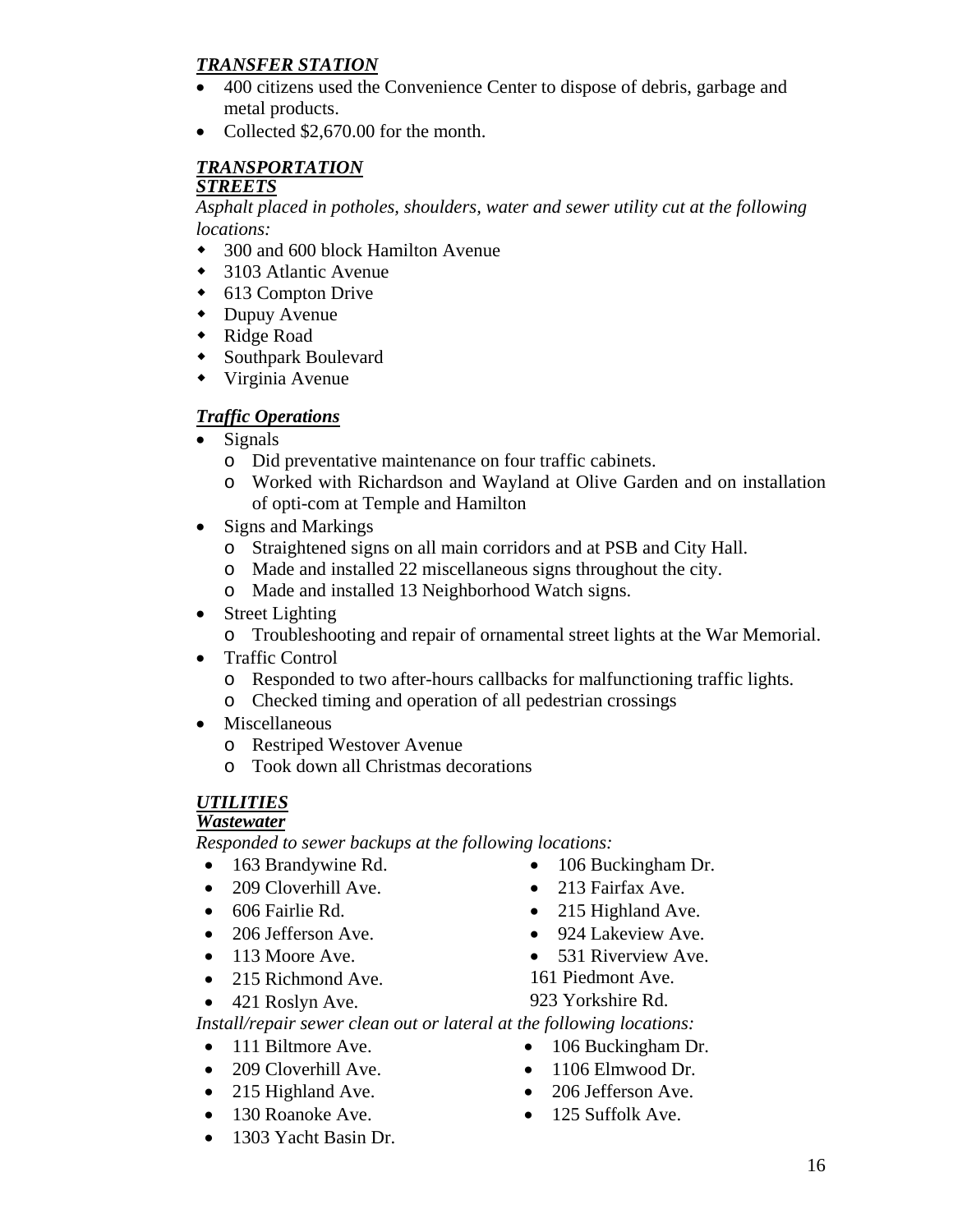*Camera sewer main/lateral at the following locations:* 

• *111 Biltmore Dr.* Walnut Ave.

*Flushed sewer main line at the following locations:* 

- 
- 215 Highland Ave. 504 Lakeview Ave.
- 
- Walnut Ave. @ Elko

# *Repaired manhole at the following location:*

• 1903 Franklin Ave.

# *Checked the following manholes "trouble spot" locations:*

- Battery Place @ Plumtree Ave. Blvd. behind Pino's
- 3209 Bermuda Ave.
- 102 Boykins Ave.
- 410 Cameron Ave.
- Colonial Ave. @ Lafayette Ave.
- Eastman Ave.
- Greenleaf @ Fairlie Rd.
- Jackson Ave. @ Blvd.
- Jefferson Ave. @ Royal Oak Ave.
- Lakeside Dr.
- 1017 Lakewood Dr.
- $\bullet$  118 Lee Ave.
- Newcastle Dr.
- 220/306 Orange Ave.
- Parking lot of Pleasure Island
- Shuford Ave.
- 401 Taswell Ave.
- West Ave. @ George Ave.
- 
- 617 Blvd.
- 231 Breezy Hill Dr.
- Charles Ave. @ Atlantic Ave.
- Dale Ave.
- 921 & 1020 Forestview Dr.
- Highland Ave.
- 204 Jefferson Ave.
- Lafayette Ave. @ Blvd.
- Lakeside Dr. @ Lakeview Ave.
- 100 Laurel Parkway
- 212 Maple Ln.
- 209 Nottingham Dr.
- Pickwick Alley
- 83 Sherwood Dr.
- Stuart Ave. @ Washington Ave.
- 100 blk. of Washington Ave.
- Yew Ave.
- 509 Riverview Rd.

*Responded to complaint of sewer rat at the following location:* 

• 2110 Franklin Ave.

*Miss Utility locating required 174 man-hours for the month of January 2008.* 

# *Water*

*Replaced water meters at the following locations:* 

- 
- 115 Chesterfield Ave. 112 George Ave.
- 325 Jefferson Ave. 207 Kennon Point
- 207 Piedmont Ave. 112 Pinecliffe Dr.
- 
- 231 Washington Ave. 701 Waterfront Dr.
- 232 Archer Ave. 210 Biltmore Dr.
	-
	-
	-
- 105 Tudor Rd. 405 Washington Ave.
	-

*Set meter for new construction at the following location:* 

• 254 Bluffs Terrace

- 2237 Blvd. Boykins Ave.
	-
- Orange Ave. 501 Southpark Blvd.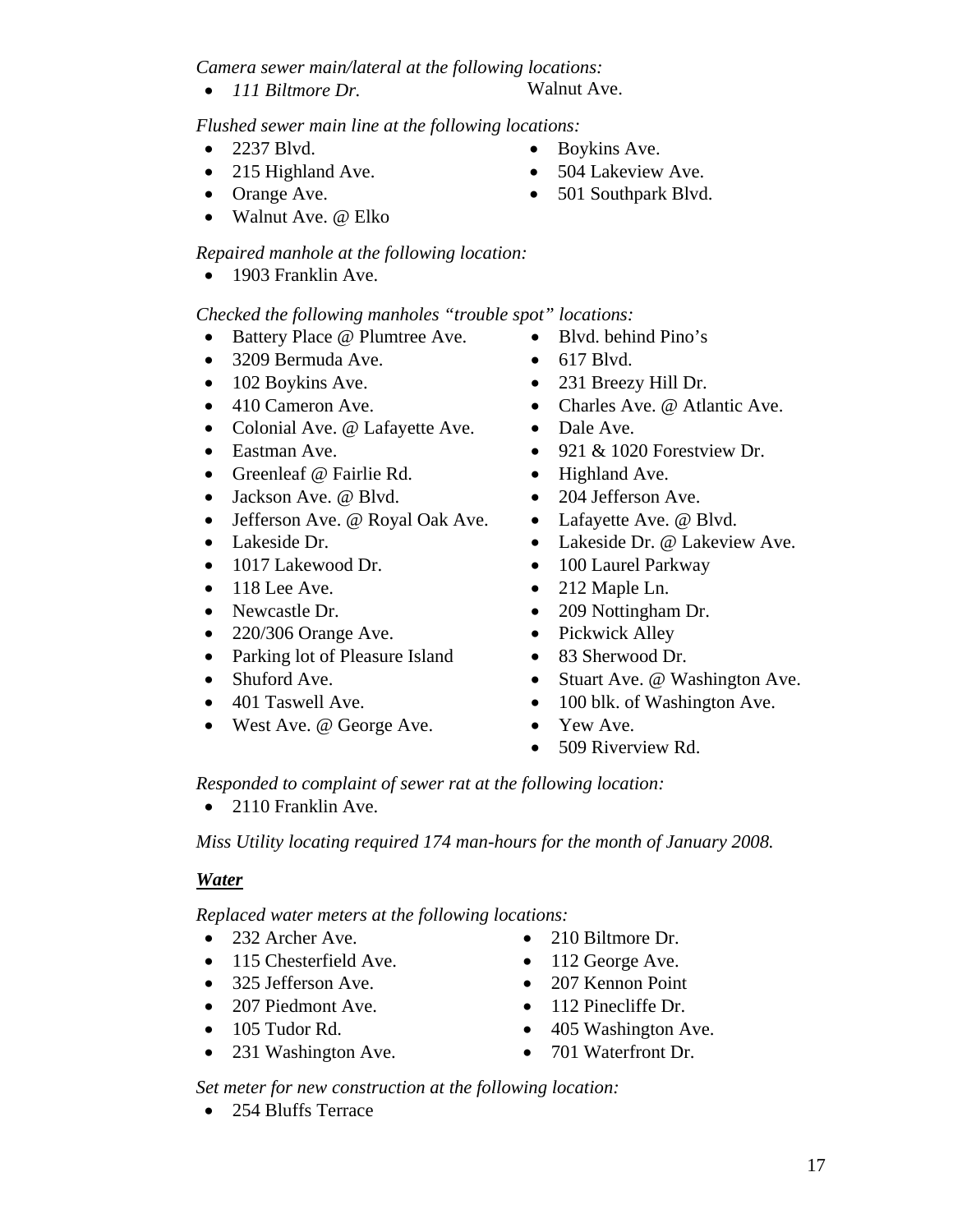*Repaired service line break at the following locations:* 

- 324 Mallard Dr. 904 Williamsburg Rd.
- 916 Williamsburg Rd.

### *Responded to meter leak complaint at the following locations:*

- 228 Biltmore Dr.
- 209 Washington Ave.

### *Pulled meter for Utility Billing at the following location:*

• 618 Blvd.

### *Repaired or raised meter box at the following locations:*

- -
- 324 Jefferson Ave. 1108 Oakwood Dr.
- 
- 906 Williamsburg Rd.
- 922 Azalea Ln. 17-19, 21 Brandywine Ct.
- 115 Chesterfield Ave. 1824 Duke of Gloucester St.
	-
- 209 Plumtree Ave. 1823 Southpark Blvd.

# *Install or replace meter setter at the following locations:*

- 210 Biltmore Dr.
- 115 Chesterfield Ave.
- 112 George Ave.
- 207 Piedmont Ave.

### *Replaced water service at the following locations:*

• 207 Piedmont Ave. • 125 Suffolk Ave.

*Responded to water turn on and turn off at the following locations:* 

• 174 Charlotte Ave. • 205 S. Valley Rd.

### *Backflow/Cross Connection Survey at the following locations:*

- 3107-7 Blvd. 2600 Blvd.
- 1210 Blvd. 3501 Blvd.
- 3400 Blvd. 617 Blvd.
- 3240 Blvd. 3300 Blvd.
- 1214 Blvd. 3522 Blvd.
- 
- 11 Dunlop Shopping Center 831 E. Ellerslie Ave.
- 
- 501 Southpark Blvd.
- 798A Southpark Blvd.
- 830 Southpark Blvd.
- 1869 Southpark Circle
- 1857 Southpark Circle
- 324 Southpark Circle
- 6 Southpark Circle
- 
- 
- 
- 
- 
- 3505 Blvd. 100 Dunlop Circle
	-
- 301 Jennick Dr. 204 Southgate Square
	- 1142 Temple Ave.
	- 1040 Temple Ave.
	- 1156 Temple Ave.
	- 301 Temple Lake Dr.